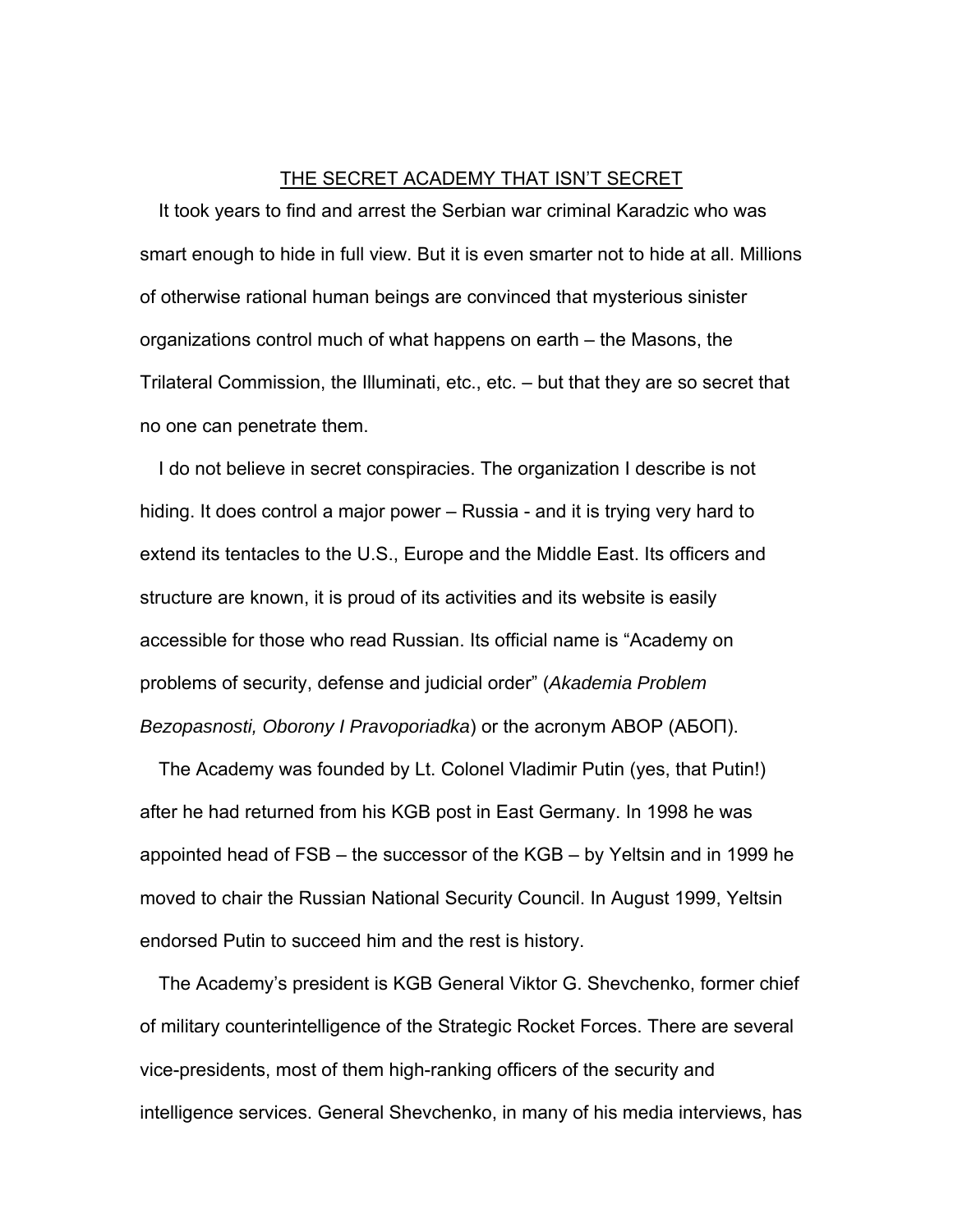credited ABOP's creation to Putin who set its goal as "consolidating the activities of public organizations that are concerned with the problems of national security and defense." The idea was enthusiastically supported by the Security Council, Ministry of Defense, Foreign Ministry, Ministry of Internal Security (MVD) and a number of other impressive governmental departments.

The Academy was registered in August 2000 as "A leading public scientific advisory center of the national security committee of the Duma (parliament) whose task is to provide the scientific and research work that is required for legislative steps in this area." Its by-laws describe it as "An assemblage of scientists who are using science in the interests of security, defense and judicial order of Russia." And then, "The Academy has the right, in order to achieve its declared goals, to collaborate in the decisions of governmental and local authorities." In other words, it has the right to be involved in major decisions that, by law, should be made only by elected legislators and governmental bodies. Apparently, the importance of its members and patrons gives it that right.

Almost all of the current and former important ministers and heads of government bodies are listed as ABOP members. The internet website www.bop.ru lists 141 most important names as members of the Academy. Altogether, the 60 Russian Federation regions, and the 6 affiliates in the former Soviet Union, number 5000 to 8500 more.

Fifteen of these listed as ABOP academicians are quite obviously KGB officers, mostly generals who are heads or deputy heads of ministries. There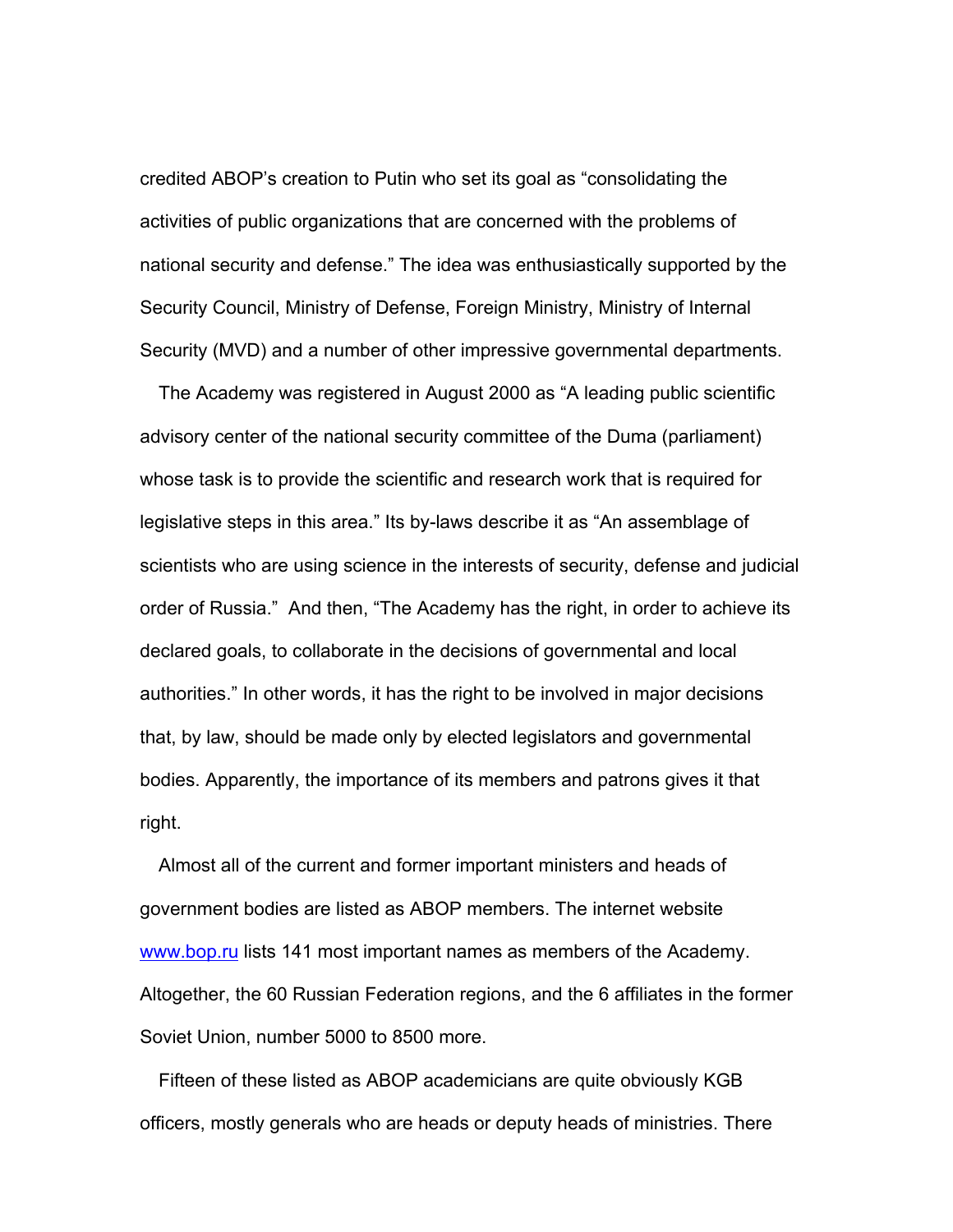are also 15 members of the MVD (Ministry of Interior) with rank of general, and 23 armed forces generals and admirals. There also are 35 high officials – ministers, deputy ministers, governors – including Putin himself. This is followed by 4 businessmen, 12 authentic scientists in responsible positions and 35 cultural and entertainment personalities, including singers, poets, dancers and the like.

In a 2004 interview, General Shevchenko revealed that ADOP had completed 193 scientific studies and 30 scientific research projects for the National Security Council and law enforcement organizations. Apparently there is no shortage of funds to support the giant ABOP structure and, as a sideline, there is enough left for the distribution of countless awards, prizes and gold plated bejeweled medals that are named after military heroes, czars, and even one named after Yuri Andropov (former Soviet Secretary-General and head of the KGB).

ABOP has honored countless individuals, cities, even factories and industrial complexes. Among the recipients are important individuals like Putin, Archbishop Cyril of the city of Smolensk, the city of Magnitogorsk, Turkmenistan dictator Turkmenbashi Nizayev, the despicable politician Vladimir Zhirinovsky, North Korean dictator Kim Il Jung; the Chief Rabbi of Russia Adolf Shaevich (his medal was awarded at a ceremony at the Cathedral of Christ the Savior), German Princess Maya von Hohenzollern, Bavarian Prime Minister Bechstein, East Germany's top spy Marcus Wolf; Belarus President Lukashenko; Iranian politicians, popular Russian (Jewish) singer Kabzon who at one time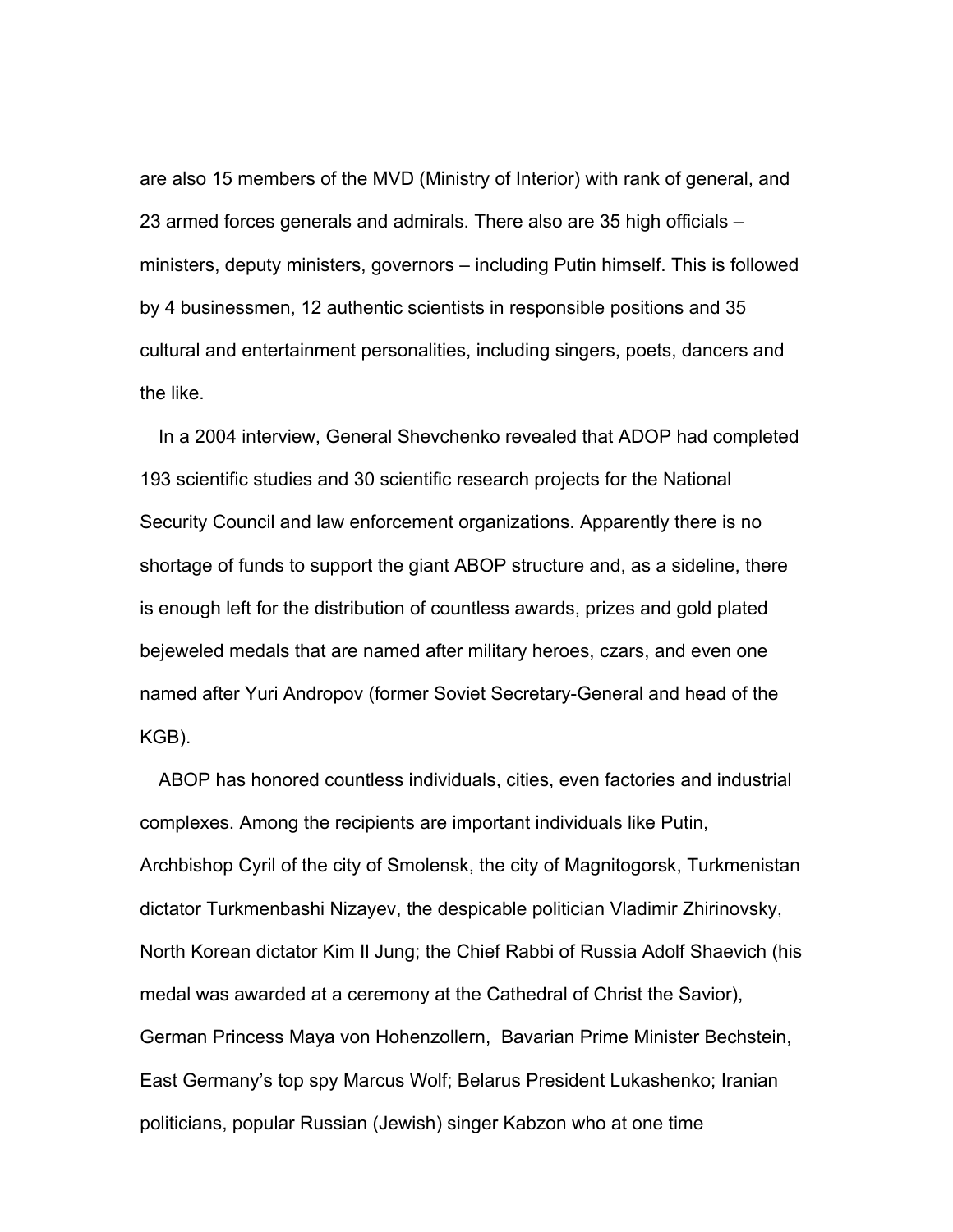enthusiastically co-signed all Soviet anti-Semitic and anti-Israel declarations and who is barred from travel to the U.S. because of his alleged close ties to Russian organized crime, and - closer to home – **members of the City Council of West Hollywood, California, who were presented the medal and citation of the Saint Count Alexander Nevsky by an immigrant from the former Soviet Union!** 

Obviously, the policy of awards and medals is just one part of ABAP's goal of penetrating and influencing important and potentially useful individuals in both Russia and abroad. ABOP is an extension of KGB – currently renamed FSB – an enormous structure that is hidden in plain view, supported by governmental funds, and staffed by "academicians" who are in control of all of the important governmental structures and whose patron is Vladimir Putin and his secret police colleagues.

Recently ABOP has branched out by creating the autonomous noncommercial organization of National Security, Defense and Judicial Order (ANBOP). It is described as a non-governmental institute/university for the education of future lawyers, managers and specialists in national and local management. The courses last between 2 to 3 years but may be accelerated to last less than a year. Foreign intelligence sources believe that ANBOP creates a neutral civilian cover and background for undercover FSB officers. ANBOP accepts applicants from only Russia, Ukraine, Kazakhstan and Kirgizstan, after a mandatory personal interview, but welcomes **applicants who are former**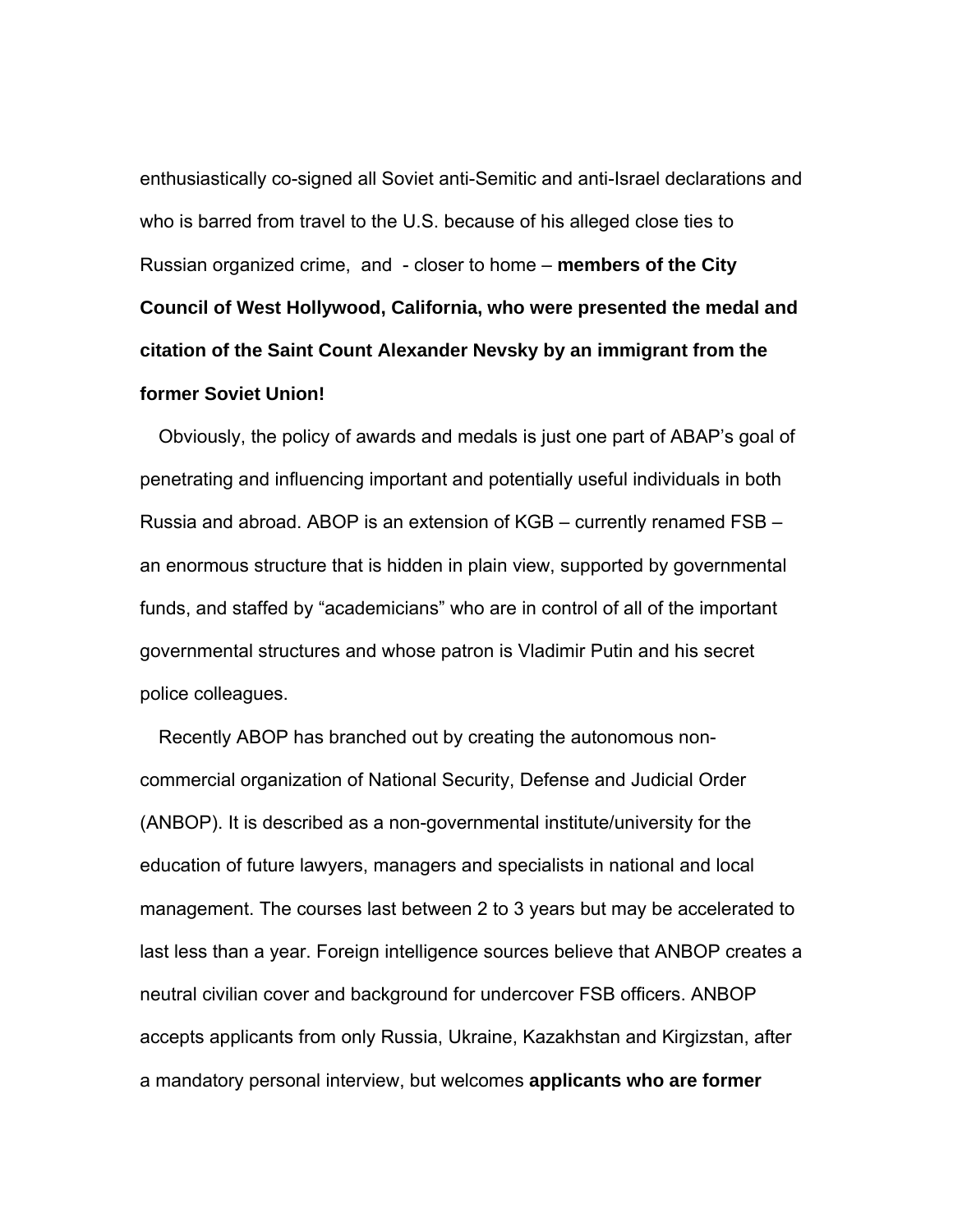**Russian citizens now living abroad regardless of their current citizenship,** and foreigners of any nationality who are living in Russia at present.

In 2001 ANBOP and the Psychological Service of the Armed Forces of the Russian Federation (RF) jointly created the Moscow Psychological University (MPU) to explore and teach extreme psychology and psychotherapy.

MPU's brochure admits that it is an unusual educational institution. It promises that the student can, "…within just 8 months become a specialist in an important field that will allow you to gain an appropriate position within the psychological community…. The program offers master classes given by high level specialists…MPU was selected by the Russian Defense Ministry as the center for the training of military psychologists and therapists… The basic topic is "Neuro-linguistic programming" – the use of hidden teaches how to immediately establish contact with anyone and develop an attitude of trust, to form an attachment and direct the needed corrections in the subject's thoughts and actions. This is why this psycho technology is used in political and publicity campaigns, in managing various organizations, in propaganda, etc. "

ABOP also offers training to auditors and controls a private auditing company, "The Russian House of Audits." Here is an excerpt from its website:

"During an audit every company or organization discloses its entire financial and economic structure....**Since our main concern is the economic safety of the government,** our Academy has an additional opportunity to strengthen the economic safety of the audited organizations by using the information it gathers…The main goal of this project is to use the audit in the interest of